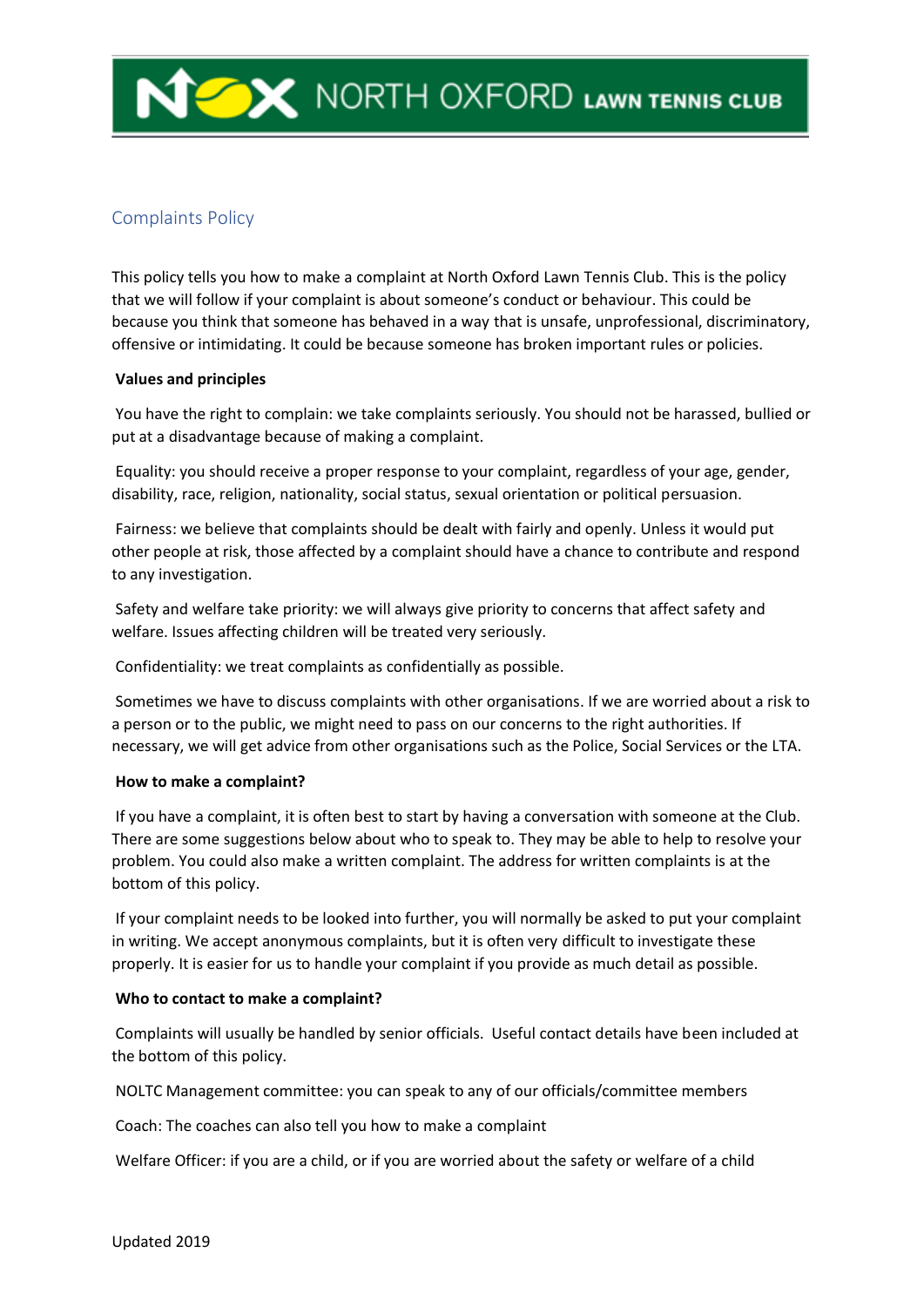

Anyone else involved at the place to play that you trust

The address for written complaints has been included at the bottom of this policy.

## **What will we do to investigate?**

All complaints will be addressed at the next committee meeting of the club, and a response will be given. If the matter is urgent, we will respond more quickly. We will investigate your complaint fairly. This means that we will discuss the complaint with all of the relevant people. We will try to gather any information that may be relevant to handling your complaint.

Sometimes we will ask to show copies of information from the investigation to other people to allow them to respond. This is because we believe in fairness and openness. We will not share information if we think that this will endanger someone's safety or welfare.

## **How will I know what is happening?**

You will be given the details of a person who will be your point of contact.. That person will make sure that you understand the process, and will help to answer any questions or concerns that you have. You will be given an update on the progress of your complaint every two weeks. If there are delays in handling your complaint for any reason, we will keep you informed. If your complaint leads to formal disciplinary action against someone, we will usually inform you about the outcome. We will not tell you the outcome if that person is a child, or if we believe that telling you would create a risk to other people. In this situation, we will still try to tell you about how you are affected by the action that we have taken.

## **What are the possible outcomes or results of my complaint?**

In many cases, we are able to resolve problems informally. This might include:

A change in arrangements for particular activities

An explanation or apology

An agreement to communicate or act differently in future

If an informal resolution is not suitable, then a small committee of senior officials will look at the information about the case. We will try to make sure that this committee does not contain anyone directly involved with your complaint. They might decide to take the following action:

Formal disciplinary action under the rules of the place to play

Formal disciplinary action against a member or a person representing NOLTC

Changes in formal contracts or arrangements put in place by NOLTC

A decision to refer the case to another organisation such as the LTA, Police, or Social Services.

Closure of your complaint without action

## **Is there anyone else I can talk to?**

Sometimes it can be useful to speak directly to someone outside the place to play: